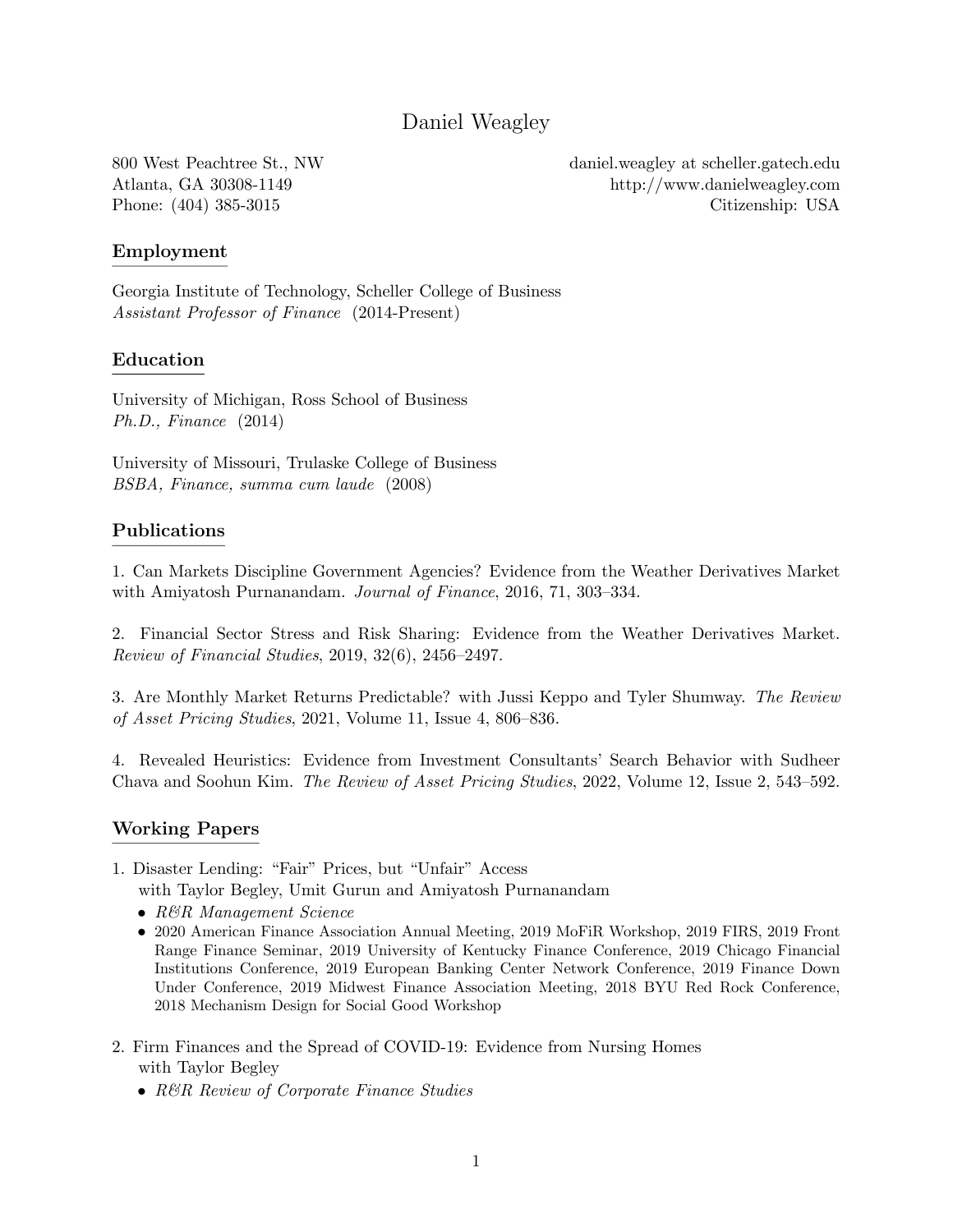- 2022 ECGI Corporations and Covid-19 Conference, 2021 WFA, 2021 FIRS, 2021 Eastern Finance Association
- 3. [Long-Run](https://papers.ssrn.com/sol3/papers.cfm?abstract_id=3577828) Labor Costs of Housing Booms and Busts
	- with Taylor Begley and Peter Haslag
	- 2020 RCFS/RAPS Winter Conference, 2020 Finance Down Under Conference, 2019 Federal Reserve Bank of Atlanta - Georgia State University Real Estate Conference, 2020 Labor and Finance Group Conference at Georgia Tech (postponed), 2020 Labor and Finance Group Conference at IFN in Stockholm, European Finance Association Annual Meeting
- 4. Uncovering Financial [Constraints](https://papers.ssrn.com/sol3/papers.cfm?abstract_id=3375048) with Matt Linn
	- 2020 Midwest Finance Association Annual Meeting, 2019 First Dolomites Winter Finance Conference, 2018 Northern Finance Association Conference
- 5. From L.A. to Boise: How Migration Has Changed During the [COVID-19](https://ssrn.com/abstract=3808326) Pandemic with Peter Haslag
- 6. [COVID-induced](https://papers.ssrn.com/sol3/papers.cfm?abstract_id=4029984) Migration and Municipal Bonds with Matthew Gustafson, Peter Haslag and Zihan Ye
	- *•* 2022 Financial Markets and Corporate Governance
- $* =$  scheduled

## Works in Progress

- 7. The Nature of Ownership and Stock Returns (draft available upon request) with John Kim and Soohun Kim
	- 2022 China International Conference in Finance<sup>\*</sup>, 2022 International Conference of the Financial Engineering and Banking Society\*, 2022 Financial Markets and Corporate Governance

### Journal Referee

Journal of Finance, Review of Financial Studies, Journal of Financial Economics, Review of Finance, Management Science, The Accounting Review, Journal of Banking and Finance, Journal of Financial Intermediation, Journal of Financial Markets, Journal of Corporate Finance

### Conference Service

- 2022: China International Conference in Finance (D), Financial Markets and Corporate Governance (D)
- 2021: American Finance Association (D), Financial Management Association (PC)
- 2020: Financial Intermediation Research Society Annual Conference (PC), Financial Management Association (PC), Labor and Finance Group Conference at Georgia Tech (PC)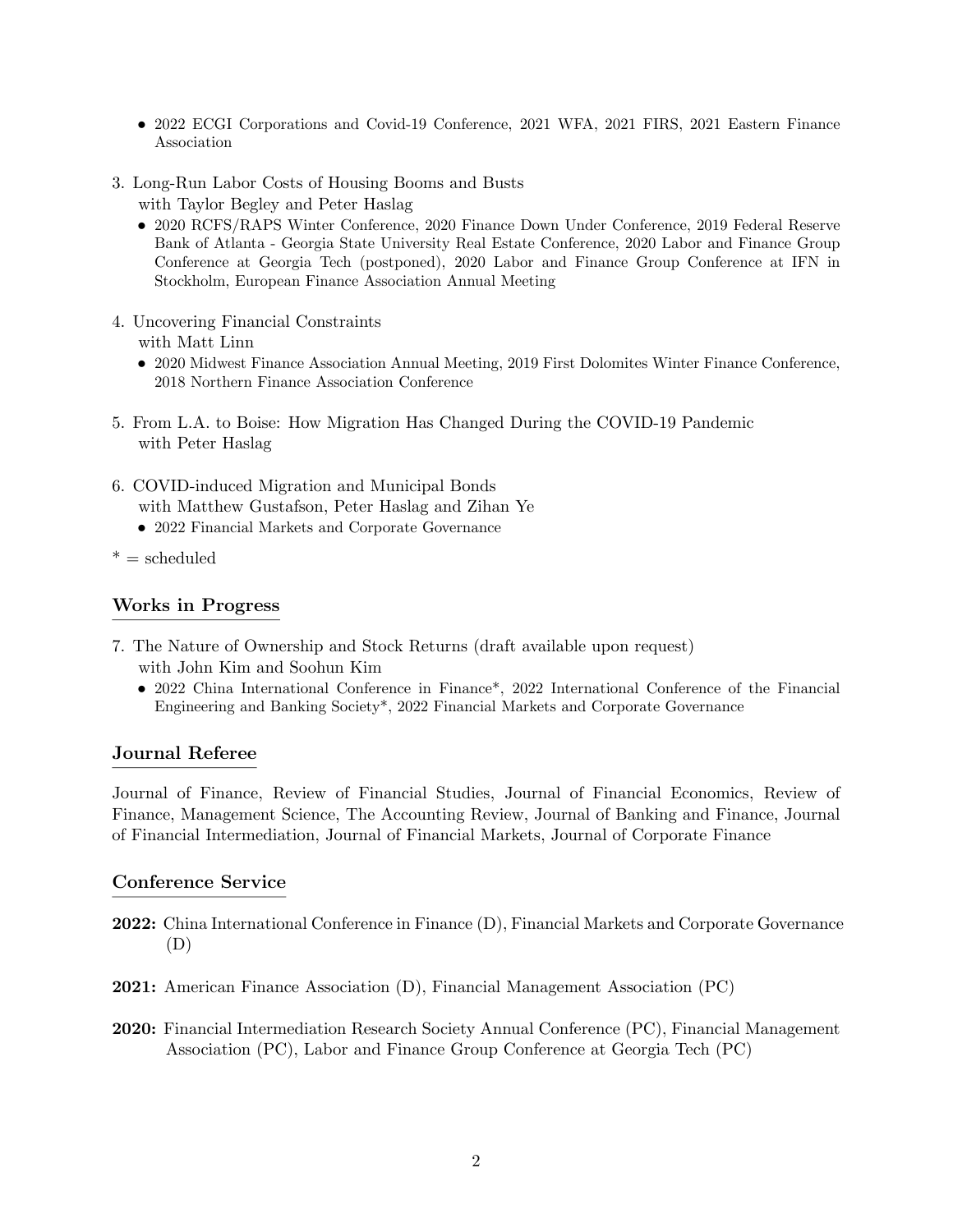- 2019: European Banking Center Network Conference (D), Financial Management Association Annual Meeting (PC, SO), Financial Management Association European Conference (PC)
- 2018: Midwest Finance Association (D), Financial Management Association (R)
- 2017: Financial Management Association (R, SO)
- 2016: SFS Cavalcade (D), Midwest Finance Association (D)
- 2015: SFS Cavalcade (SC), Financial Management Association (R, SO), Midwest Finance Association (R)
- *R* = Referee, SO=Session Organizer, SC=Session Chair, D=Discussant, PC=Program Commitee

#### Invited Talks and Conference Presentations

- 2022: CICF\* (scheduled), ECGI Corporations and COVID-19 Conference, Financial Markets and Corporate Governance
- 2021: FIRS, Western Finance Association\*, Eastern Finance Association\*
- 2020: AFA, Emory University, RCFS/RAPS Winter Conference, Finance Down Under Conference\*, University of Connecticut, Midwest Finance Association\*, Labor and Finance Group Conference at Georgia Tech (postponed), Labor and Finance Group Conference at IFN in Stockholm\*, European Finance Association\*
- 2019: Western Finance Association, SFS Cavalcade, FIRS\*, Northern Finance Association\*, Oregon Summer Finance, MoFiR, Helsinki Finance Summit\*, Front Range Finance Conference, University of Kentucky Finance Conference\*, Chicago Financial Institutions Conference\*, Federal Reserve Bank of Atlanta - Georgia State University Real Estate Conference\*, European Banking Center Network Conference, Mid-Atlantic Research Conference, Midwest Finance Association\*, Finance Down Under Conference, First Dolomites Winter Finance Conference, Financial Management Association\*, Conference on Mutual Funds, Hedge Funds and Factor Investing\*, Behavioural Finance Working Group Conference\*
- 2018: Mechanism Design for Social Good Workshop, BYU Red Rock Conference\*, Northern Finance Association Conference\*, Conference on Asia-Pacific Financial Markets\*, SFS Cavalcade Asia-Pacific\*
- 2016: American Economic Association, University of Kentucky Finance Conference, Western Finance Association, European Finance Association, Northern Finance Association
- 2015: OU Energy Finance Research Conference, Household Economics and Decision-Making Conference (Cleveland Fed), All-Georgia Finance Conference
- 2014: Georgia Institute of Technology, University of Miami, Indiana University, Rutgers University, Federal Reserve Board, Temple University, Southern Methodist University, University of Oklahoma, Washington University (Olin), Purdue University, Helsinki Finance Summit,